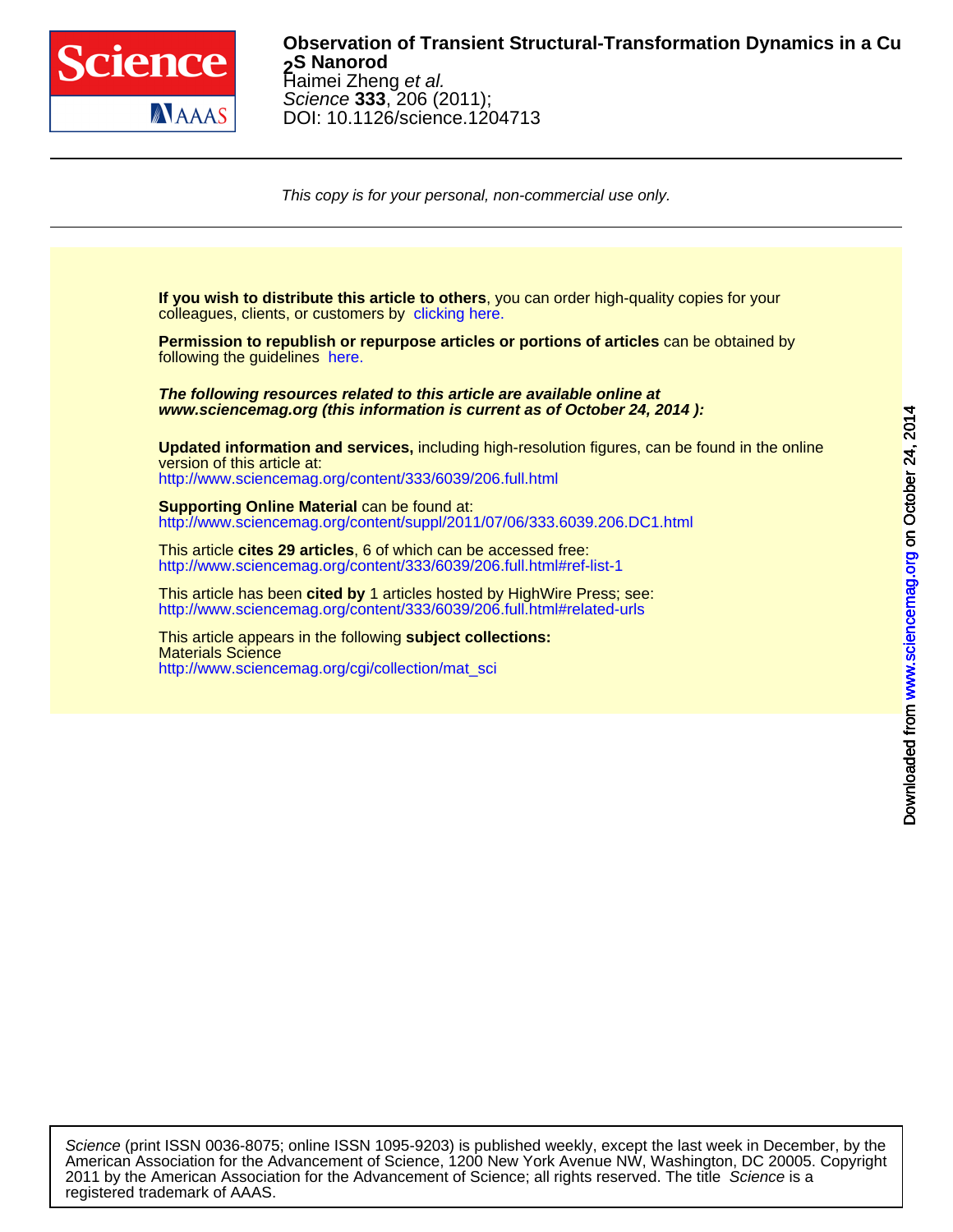## REPORTS

- 38. E. Waxman, Astrophys. J. Lett. 452, L1 (1995).
- 39. N. Vlahakis, A. Königl, Astrophys. J. 605, 656 (2004).
- 40. H. C. Spruit, D. A. Uzdensky, Astrophys. J. 629, 960 (2005).
- 41. The uncertain relative contributions of the host galaxy and the optical/IR transient result in very large uncertainties for the J and z photometric data points. In this model, the radio and IR emission are produced by synchrotron radiation from an extended source, whereas the x-ray emission is dominated by the Compton scattering of external photons from the accretion disk (for illustrative purposes, we assume a  $10^6$   $M_{\odot}$  MBH). As in the orange model, the x-ray emission is dominated by external Compton scattering, whereas the peak at high energies results from synchrotron self-Compton emission. An additional synchrotron component from a mildly relativistic blast-wave afterglow at larger radius is invoked to explain the bright radio and millimeter fluxes.
- 42. S. Campana, L. Foschini, G. Tagliaferri, G. Ghisellini, S. Covino, "GRB 110328/Swift J164449.3+573451: Fermi observations" (GCN Circular 11851, NASA Goddard Space Flight Center, Greenbelt, MD, 2011).
- 43. Although we have modeled the "quiescent" SED, a similar external Compton model can be made to fit the "flaring" x-ray state, provided that the jet luminosity is accordingly increased.
- 44. H. Krawczynski et al., Astrophys. J. 601, 151 (2004).
- 45. For the models,  $\Gamma_i = 10$  and the magnetic field strength  $B = 10$  (0.001) Gauss for the synchrotron + external Compton + afterglow (synchrotron + external Compton + self-Compton) model. In the synchrotron + external Compton + afterglow model, we find a disk luminosity of  $L_{\text{disk}} = 0.4 L_{\text{Edd}}$ , with  $L_{\text{Edd}} = 1.3 \times 10^{44} \text{ erg s}^{-1}$ , corresponding to a BH with  $10^6$  M<sub>o</sub>. In the synchrotron + external Compton + self-Compton model, we find a disk luminosity of  $L_{\text{disk}} = 0.04 L_{\text{Edd}}$ , with  $L_{\text{Edd}} = 1.3 \times 10^{45} \text{ erg s}^{-1}$ , corresponding to a BH with  $10^7$   $M_{\odot}$ .
- Acknowledgments: We thank R. Romani, C. McKee, L. Blitz, and J. Hjorth for close reads of drafts of this work and for helpful interactions. We are grateful to the entire Swift team for work on their remarkable observatory that enabled discovery of this event. Swift, launched in November 2004, is a NASA mission in partnership with the Italian Space Agency and the UK Space Agency. Swift is managed by NASA Goddard. Pennsylvania State University controls science and flight operations from the Mission Operations Center in University Park, PA. Los Alamos National Laboratory provides gamma-ray imaging analysis. J.S.B. and his group were partially supported by grants NASA/NNX10AF93G, NASA/NNX10AI28G, and NSG/AST-100991. D.G. acknowledges support from the Lyman Spitzer Jr. Fellowship awarded by the Department

of Astrophysical Sciences at Princeton University. B.D.M. is a NASA Einstein Fellow and is supported by NASA through Einstein Postdoctoral Fellowship grant number PF9-00065 awarded by the Chandra X-ray Center, which is operated by the Smithsonian Astrophysical Observatory for NASA under contract NAS8-03060. S.B.C. acknowledges generous support from Gary and Cynthia Bengier, the Richard & Rhoda Goldman fund, NASA/Swift grant NNX10AI21G, NASA Fermi grant NNX10A057G, and NSF grant AST-0908886. N.R.B. is a NASA Einstein Fellow. W.H.L. is supported in part by Consejo Nacional de Ciencia y Tecnología grant 83254. A.J.vdH. was supported by NASA grant NNH07ZDA001-GLAST. The primary references for the data presented here were given in the text and may be found in (20) or in the NASA/Swift archive (http://heasarc.nasa.gov/docs/swift/archive/).

#### Supporting Online Material

www.sciencemag.org/cgi/content/full/science.1207150/DC1 Materials and Methods Figs. S1 to S3 References

18 April 2011; accepted 6 June 2011 Published online 16 June 2011; 10.1126/science.1207150

# Observation of Transient Structural-Transformation Dynamics in a Cu<sub>2</sub>S Nanorod

Haimei Zheng,<sup>1</sup>\* Jessy B. Rivest,<sup>2</sup> Timothy A. Miller,<sup>3</sup> Bryce Sadtler,<sup>1,4</sup>† Aaron Lindenberg,<sup>3</sup> Michael F. Toney,<sup>5</sup> Lin-Wang Wang,<sup>1</sup> Christian Kisielowski,<sup>1,6</sup> A. Paul Alivisatos<sup>1,4</sup>\*

The study of first-order structural transformations has been of great interest to scientists in many disciplines. Expectations from phase-transition theory are that the system fluctuates between two equilibrium structures near the transition point and that the region of transition broadens in small crystals. We report the direct observation of structural fluctuations within a single nanocrystal using transmission electron microscopy. We observed trajectories of structural transformations in individual nanocrystals with atomic resolution, which reveal details of the fluctuation dynamics, including nucleation, phase propagation, and pinning of structural domains by defects. Such observations provide crucial insight for the understanding of microscopic pathways of phase transitions.

First-order structural transformations in solids play an important role in a variety of processes ranging from information storage  $(1, 2)$  to materials processing  $(3)$ . An understanding of the microscopic mechanisms of structural transformations is critical for understanding and controlling these processes. In nanoscale systems, the energetic barrier to a structural transformation scales with crystal size. When the size of a nanocrystal is in a regime where thermal energy is comparable to the energy barrier for phase transformation, fluctuations between two stable structures occur at the transition point (4, 5). This is relevant to many molecular and solid-state phenomena near equilibrium, and there have been numerous studies of the ensemble fluctuations that accompany these phase transformations  $(6–10)$ . However, in ensemble studies, only the average characteristics of the fluctuations can be observed, and many important features may be completely obscured by parallel, unsynchronized transition processes. In this study, we focus on observing the individual structural fluctuations in a single nanocrystal by taking advantage of recent advances in transmission electron microscopy (TEM). Advances in electron optics and recording systems for TEM have enabled rapid imaging with singleatom sensitivity across the periodic table and with greater collection efficiency  $(11-13)$ . This provides extraordinary opportunities to study the structural-transformation dynamics in situ with atomic resolution.

A model system chosen for this study is the structural transformation between the low- and high-chalcocite phases of copper sulfide  $(Cu_2S)$ nanorods (i.e., with dimensions of 5 by 28 nm). We synthesize  $Cu<sub>2</sub>S$  nanorods through a colloidal solution process, and the nanorods show the lowchalcocite phase at room temperature (14). The low-chalcocite is monoclinic with a space group of  $P2<sub>1</sub>/c$  or Pc, in which copper atoms partially occupy the lattice sites within a distorted hexagonal sulfur lattice frame  $(15)$ . When Cu<sub>2</sub>S transforms into the high-chalcocite structure (a space group of  $P6_3/mmc$ ), the hexagonal sulfur sublattice remains rigid, but copper atoms occupy different lattice sites  $(16, 17)$  (see the Cu-S phase diagram in fig.  $S1$ ). In Cu<sub>2</sub>S nanorods, the structural transformation is poised relatively close to room temperature [376 K in bulk and  $\sim$ 337  $\pm$  4 K in the nanorods  $(18)$ ]; therefore, thermal energy sufficient to induce the structural transformation is low enough to avoid melting, ripening, defect rearrangement, or other unwanted perturbations of the nanocrystals. The nanorod geometry allows for the atomic structure of the material to be resolved through the thickness of a few nanometers, whereas the ability to independently control the length enables us to adjust the number of fluctuating domains within the particle.

Another convenient feature of the  $Cu<sub>2</sub>S$  nanorod system is that because the transformation temperature is relatively low, heating from the electron beam can be used to induce the structural transformations. Samples for this investigation are prepared by drop-casting a dilute solution of  $Cu<sub>2</sub>S$ nanorods on a conductive carbon grid. While imaging by TEM, part of the energy dissipated from the interaction between the nanocrystal and the

<sup>&</sup>lt;sup>1</sup>Materials Sciences Division, Lawrence Berkeley National Laboratory, Berkeley, CA 94720, USA. <sup>2</sup> Department of Mechanical Engineering, University of California, Berkeley, CA 94720, USA. <sup>3</sup>Department of Materials Science and Engineering, Photon Science, Stanford University, Stanford, CA 94305, USA. <sup>4</sup>Department of Chemistry, University of California, Berkeley, CA .<br>94720, USA. <sup>5</sup>Stanford Synchrotron Radiation Laboratory, Palo Alto, California, 94025, USA. <sup>6</sup>National Center for Electron Microcopy, Lawrence Berkeley National Laboratory, Berkeley, CA 94720, USA.

<sup>\*</sup>To whom correspondence should be addressed. E-mail: hmzheng@lbl.gov (H.M.); alivis@berkeley.edu (A.P.A.) †Present address: Division of Chemistry and Chemical Engineering, California Institute of Technology, Pasadena, CA 91125, USA.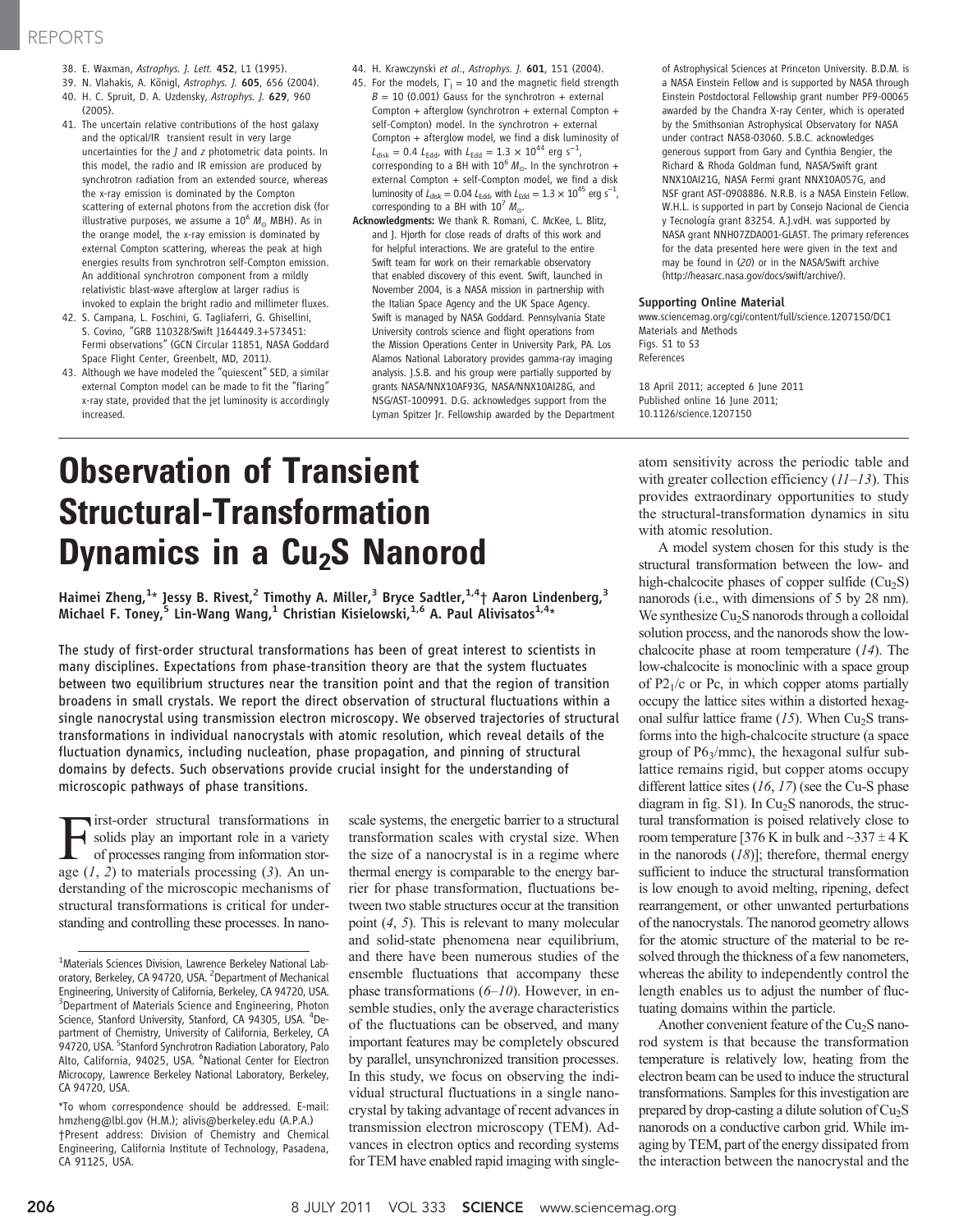

Fig. 1. Images and image process to visualize the low- and high-chalcocite structures in a Cu<sub>2</sub>S nanorod. (A) Image process to highlight the low-chalcocite (green) and high-chalcocite (red) domains in HRTEM images of a Cu<sub>2</sub>S nanorod. (I) Obtain the fast Fourier transform (FFT) pattern (left) of the original HRTEM image (right). (II) Place a mask in the FFT pattern in (I) allowing the diffraction spots of the hexagonal lattice to pass (left). The corresponding filtered image shows the high-chalcocite domain or the hexagonal lattice frame of low-chalcocite (right). (III) Place a mask in the FFT pattern (I) only allowing the lowchalcocite diffraction spots to pass (left). The corresponding filtered image shows the low-chalcocite domain (right). (IV) Highlight the two structures in the Cu<sub>2</sub>S nanorod by overlapping the two filtered images (right) and the two masks in II and III (left). (B) The low-chalcocite structure in the [110] zone axis. Images from top to bottom: the atomic structure from the selected section in (A) (top), simulated image (second row), structural model (third row), and simulated electron diffraction (bottom). In the atomic structure in the top image, the low-chalcocite (in the core) is superimposed with the high-chalcocite structure (outer layer of the nanorod). (C) The high-chalcocite structure in the [010] zone axis displayed in the same order as in (B).

Fig. 2. Trajectory of the structural transformations in a  $Cu<sub>2</sub>S$ nanorod. (A) Sequential images showing the low-chalcocite structure (green), mixed structure (mixed green and red domains), and the pure high-chalcocite structure (red). (B) Trajectory of structural transformations from a low-chalcocite structure (L) to the transition period with fluctuations between the two phases, and the final stable high-chalcocite structure (H).



electron beam (e.g., inelastic scattering of the incident electrons) is converted into heat. The equilibrium temperature of the nanocrystal is determined by the electron current density (energy input) and thermal dissipation. There have been many reports on the heating of a sample by electron-beam irradiation, where a wide range of temperature increases have been reported (19–21). Here, we found that under controlled electronbeam irradiation a Cu<sub>2</sub>S nanorod on a carbon thin film can be heated above its phase-transition temperature of  $337 \pm 4$  K [i.e., it is estimated that at steady-state conditions, a Cu<sub>2</sub>S nanorod is heated to ~347.8 K under electron-beam irradiation with a current density of 5000 electrons per  $A^2$  per second; see details in the supporting online material  $(18)$ ]. The structural-transformation temperature of an ensemble of  $Cu<sub>2</sub>S$  nanorods without electron-beam irradiation was verified by x-ray diffraction studies of a powder of  $Cu<sub>2</sub>S$ nanorods (18).

We have estimated that fluctuations between the two structures in the  $Cu<sub>2</sub>S$  nanorods should be observable under the above imaging conditions. As the system approaches the critical temperature, the relative probability of observing the two phases is given by (22)

$$
P_1/P_2 = \exp\left[\frac{-(E_1 - E_2)\Delta T}{T_C k_B T}\right] \tag{1}
$$

where  $P_1$  is the probability of observing phase 1,  $P<sub>2</sub>$  is the probability of observing phase 2, T is temperature,  $T_c$  is the phase transition temperature,  $k_B$  is the Boltzmann constant,  $E_1 - E_2 = (\epsilon_1 - \epsilon_2)N$ is the latent heat (enthalpy of transition),  $(\epsilon_1 - \epsilon_2)$ is the transition enthalpy per  $Cu<sub>2</sub>S$  unit cell, and N is the number of  $Cu<sub>2</sub>S$  unit cells. For a  $Cu<sub>2</sub>S$ nanocrystal of a given size (for instance,  $N = 1000$ ), if we take ∆e = 3849 J/mol (40 meV per unit cell) (23),  $T_c = 337 \pm 4$  K, and  $P_1/P_2 = e^{-1}$  (at the critical phase-transition temperature, the thermal fluctuation of  $kT$  is equal to the transition energy), we find that  $\Delta T \sim 0.2$  K. This suggests that the structural transformation in a Cu<sub>2</sub>S nanocrystal with  $N =$ 1000 (2- to 4-nm domains) occurs within a temperature range of  $T_c \pm 0.2$  K. Our experiments show that this broadening in the transition temperature provides ample opportunity to collect structural-transformation trajectories.

Figure 1 illustrates the image-processing technique that we have developed to visualize the different structural domains within a  $Cu<sub>2</sub>S$  nanorod in a high-resolution TEM (HRTEM) image. We apply digital masks in Fourier space, which are characteristic of each of the two phases. The corresponding filtered real-space images allow for the identification of the low- or highchalcocite domains in a single nanocrystal. For noise reduction, our mask design captures only Fourier components above a given threshold [e.g., signal/noise  $> 10$ ; see II and III in Fig. 1A, in which the MacTempas image simulation program (24) was used for image processing and Adobe Photoshop software was used for false

www.sciencemag.org **SCIENCE** VOL 333 8 JULY 2011 207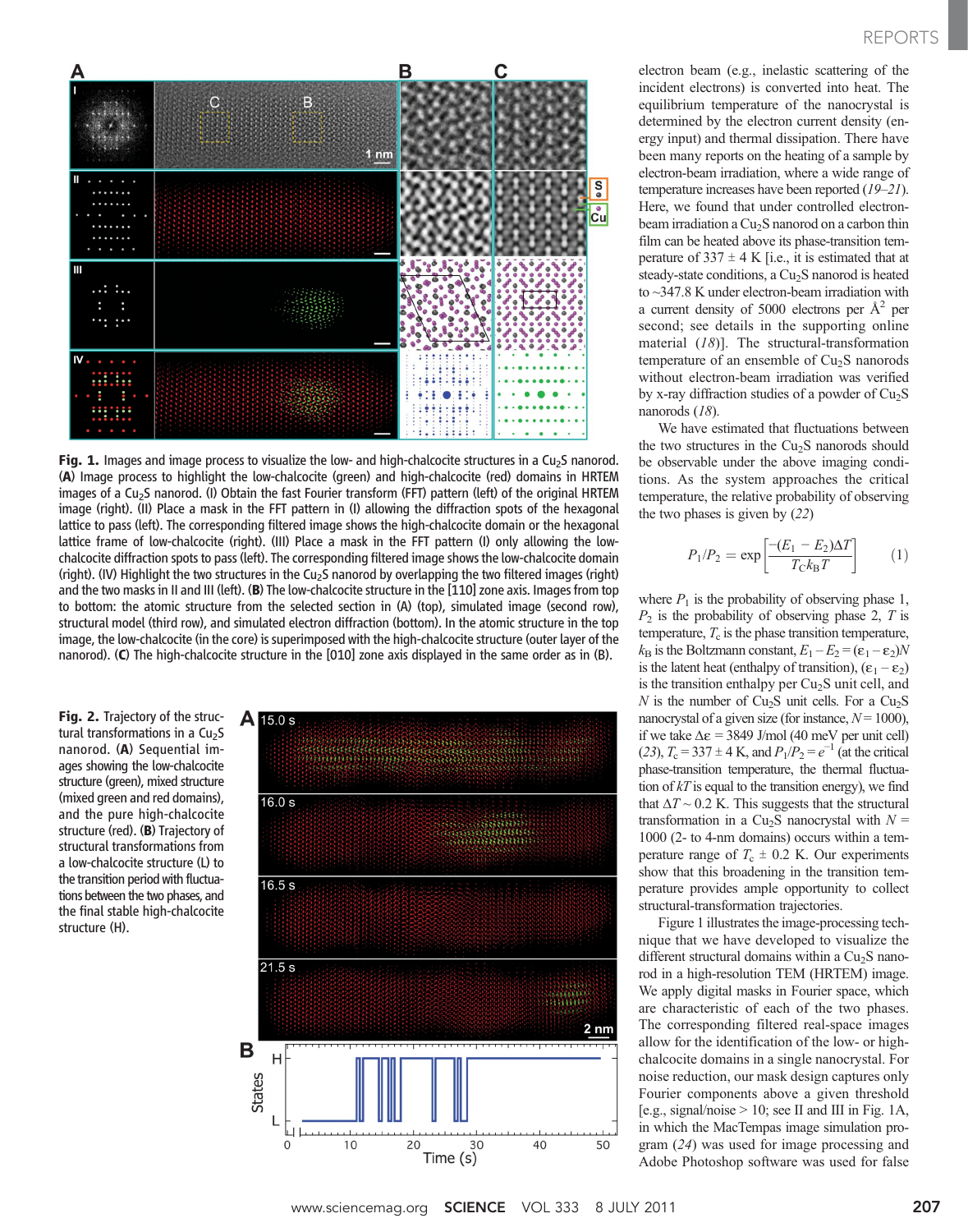### REPORTS

coloring of the images (see fig. S2)]. As a result, the filtered images do not represent all atom positions in the two phases, but rather reflect the size and shape of the structural domains. By applying this procedure to a time series of HRTEM images, the spatial distribution of the two phases within a single Cu<sub>2</sub>S nanorod can be tracked in time.

We recorded a series of HRTEM images continuously at a rate of 0.5 s per frame using an aberration-corrected transmission electron microscope operated at 80 kV. The microscope is tuned to a spherical aberration (Cs) value of  $-0.015$  mm, and the defocus is set to  $-8$  nm. Under these conditions, atomic columns appear bright and the intensities reveal the positions of copper and sulfur as long as the surface roughness of the sample does not substantially exceed the focal spread in the beam direction  $(\sim 1 \text{ nm})$ (13). Thus, the atomic structures of the two phases are resolved in a single image (Fig. 1, B and C; a comparison between the single image and the phase image by exit-wave reconstruction for each phase is shown in fig. S3). By applying the above image processing to the HRTEM image series collected under these conditions, the dynamic spatial distribution of the structural domains, as well as changes in the atomic structure of a Cu<sub>2</sub>S nanorod during structural transformation, can be observed.

Figure 2 shows the trajectory of the structural transformation from low- to high-chalcocite phase in a single  $Cu<sub>2</sub>S$  nanorod (similar trajectories of phase transitions have been observed in many other  $Cu<sub>2</sub>S$  nanorods). The nanorod initially has the expected low-chalcocite structure. Under electron-beam irradiation, either the complete  $Cu<sub>2</sub>S$  nanorod or a portion of it temporarily transforms into high-chalcocite phase, and the two structures fluctuate for an extended period of time. Ultimately, the nanorod transforms into the stable high-chalcocite phase (Fig. 2; see details in movie S1). In Fig. 2B, "H" represents the states with a pure high-chalcocite structure in the  $Cu<sub>2</sub>S$  nanorod, and "L" represents the presence of low-chalcocite phase in the nanorod, including both the pure low-chalcocite structure and a mixed structure. By decreasing (or increasing) the electron current density, the duration of the period during which fluctuations are observed increases (or decreases, respectively). We have further noticed that once the Cu<sub>2</sub>S nanorod has transformed into the stable high-chalcocite structure, the structure remains, even when the electron beam is shut off for a period of time. This suggests that the high-chalcocite structure tends to be trapped in the nanorod (25).

The high level of detail of our observations provides insight into the nature of structural transformation in a  $Cu<sub>2</sub>S$  nanorod. For instance, we can see differences in the nucleation processes between the forward and reverse transformations. At the onset of the transition from low- to highchalcocite, the high-chalcocite structure is observed at the outer surface of the low-chalcocite nanorod (Fig. 3A). The high-chalcocite propagates inward concentrically until the whole nanorod is transformed into pure high-chalcocite phase. This transition behavior is similar to a solid-liquid phase transition, such as the high-temperature melting of a metal nanoparticle (26). When the low-chalcocite phase reappears (nucleates), it is located at the core of the high-chalcocite  $Cu<sub>2</sub>S$ nanorod (Figs. 2 and 3, also see movies S1, S3, and S5). The low-chalcocite domain (i.e., 2 to 4 nm in diameter) can propagate along the long-axis of the nanorod or grow into a larger domain, which suggests that the transition from high- to lowchalcocite is a nucleation and growth process. It is likely that there are rapid structural fluctuations of even smaller domains during the nucleation process.

The dynamics of the  $Cu<sub>2</sub>S$  structural transformation are strongly affected by the presence of defects. Defects, such as a stacking fault across



Fig. 3. Sequential images showing the pathways of structural transformations in two Cu<sub>2</sub>S nanorods. (A) The high-chalcocite structure (red) is formed at the outer surface of the nanorod. The low-chalcocite domain is shown in green. (B) The low-chalcocite structure nucleates at the core of the high chalcocite.

a Cu2S nanorod, separate the nanorod into different structural domains (Fig. 4 A and B). Trajectories of structural fluctuations are different in adjacent domains (Fig. 4C; also see movie S3). The smaller domain (zone II) fluctuates more frequently than a larger domain (zone I). We have observed the prevalence of high-chalcocite structure at the domain boundary during the transition, which is probably due to the higher energy of the defect sites. One can imagine that complex phase-transition kinetics occurs in bulk materials and nanocrystal ensembles due to parallel phasetransition processes in different parts of the sample. The nanorods present a simplified case where fluctuations in just a few domains along the length of the nanorod can be monitored.

We have estimated the fluctuation kinetics by using a thermodynamic fluctuation model (27). For a small system embedded in a larger reservoir (e.g., a low-chalcocite domain at the core of a highchalcocite nanorod), the probability for the small system to have an internal energy of  $E$  is

$$
P(E) = \exp\left[\frac{-(E - E_0)^2}{2k_\text{B}T^2C}\right] \tag{2}
$$

where  $E_0$  is the average internal energy of the small system and  $C$  is the specific heat for the small system (27). We assume that the structural transformation occurs when the energy change  $(E - E_0)$  is equal to the interface energy  $(E_s)$  of the small system. The fluctuation time  $\tau$  can be expressed as

$$
\tau = \tau_0 \exp\left[\frac{E_s^2}{2k_\text{B}T^2C}\right] \tag{3}
$$

Here,  $\tau_0$  is an attempt time for the atoms to execute the transition, usually taken as a vibra-



Fig. 4. The effect of defects on the structural transformations of a  $Cu<sub>2</sub>S$  nanorod. (A) HRTEM image after image processing highlighting the low-chalcocite domains (green). (B) Filtered image showing  $(110)$ planes, where the regions marked with dashed lines highlight two stacking faults. (C) Trajectories of structural fluctuations in zones I and II during the transition period.